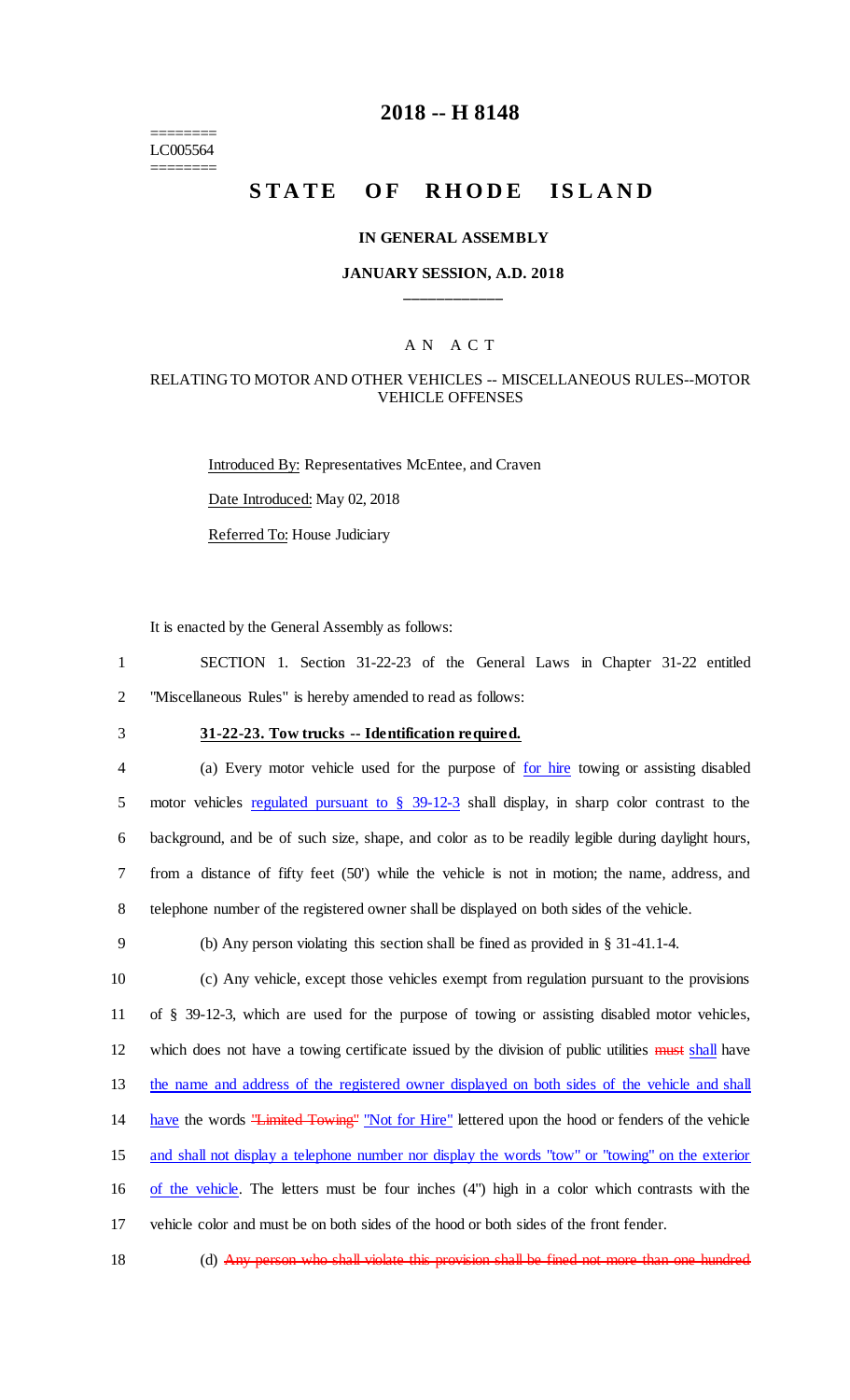dollars (\$100) upon conviction for a first offense, not more than two hundred and fifty dollars 2 (\$250) upon conviction for a second offense, and for each subsequent conviction may be fined not more than five hundred dollars (\$500). (e) Any owner of a motor vehicle used for towing who shall knowingly operate the motor vehicle or knowingly permit the vehicle to be operated for towing in this state in violation of this section, and any person who shall operate a motor vehicle for towing in violation of this section shall be fined, and be subject to suspension of license and registration as follows: (1) For a first offense, a person may be fined not more than one hundred dollars (\$100); (2) For a second offense, a person may be fined not more than two hundred fifty dollars (\$250); (3) For a third and subsequent offense, a suspension of a license or registration, or both, of up to one year. Additionally, any person violating this section a third or subsequent time shall be punished as a civil violation and may be fined one thousand dollars (\$1,000). (f) An order of suspension and impoundment of a license or registration, or both, shall state that date on or before which the person is required to surrender the person's license or 16 certificate of registration and registration plates. The person is deemed to have surrendered the license of certificate of registration and registration plates, in compliance with the order, if the person does either of the following: (1) On or before the date specified in the order, personally delivers the license or certificate of registration and registration plates, or causes the delivery of those items, to the 21 administrator of the division of motor vehicles or court, whichever issued the order; (2) Mails the license or certificate of registration and registration plates to the administrator of the division of motor vehicles, in an envelope or container bearing a postmark 24 showing a date no later than the date specified in the order. (g) The administrator of the division of motor vehicles shall not restore any operating privileges or registration rights suspended under this section or return any license, certificate of registration, or registration plates impounded under this section unless the rights are not subject to suspension or revocation under any other law and unless the person, in addition to complying 29 with all other conditions required by law for reinstatement of operating privileges or registration rights, pays a reinstatement fee of thirty dollars (\$30.00). The reinstatement fee may be increased, upon approval of the administrator of the division of motor vehicles, up to an amount not exceeding fifty dollars (\$50.00). SECTION 2. Section 31-27-2.1 of the General Laws in Chapter 31-27 entitled "Motor Vehicle Offenses" is hereby amended to read as follows: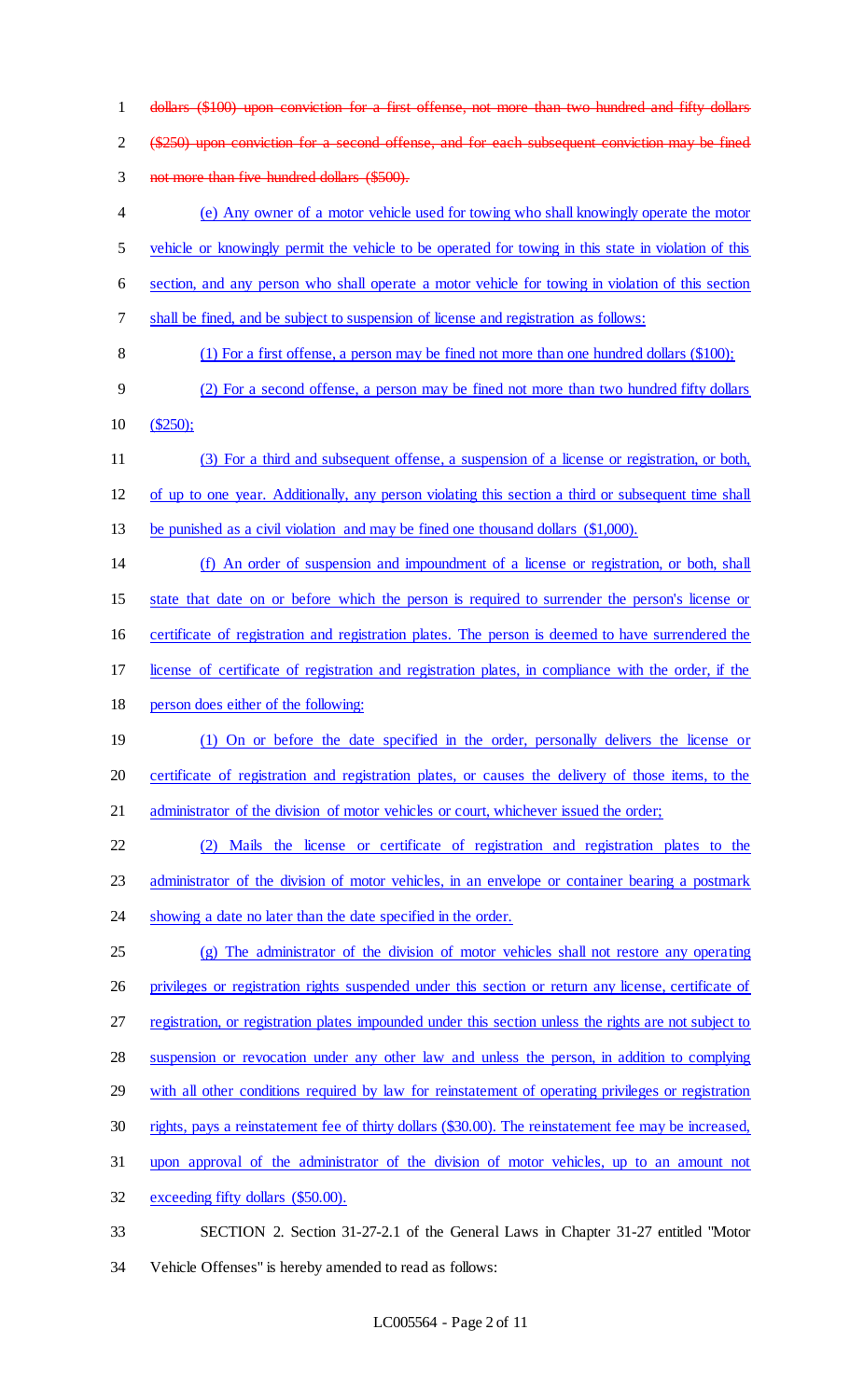#### **31-27-2.1. Refusal to submit to chemical test.**

 (a) Any person who operates a motor vehicle within this state shall be deemed to have given his or her consent to chemical tests of his or her breath, blood, and/or urine for the purpose of determining the chemical content of his or her body fluids or breath. No more than two (2) complete tests, one for the presence of intoxicating liquor and one for the presence of toluene or any controlled substance, as defined in § 21-28-1.02(8), shall be administered at the direction of a law enforcement officer having reasonable grounds to believe the person to have been driving a motor vehicle within this state while under the influence of intoxicating liquor, toluene, or any controlled substance, as defined in chapter 28 of title 21, or any combination of these. The director of the department of health is empowered to make and file, with the secretary of state, regulations that prescribe the techniques and methods of chemical analysis of the person's body fluids or breath and the qualifications and certification of individuals authorized to administer the testing and analysis.

 (b) If a person, for religious or medical reasons, cannot be subjected to blood tests, the person may file an affidavit with the division of motor vehicles stating the reasons why he or she cannot be required to take blood tests and a notation to this effect shall be made on his or her license. If that person is asked to submit to chemical tests as provided under this chapter, the person shall only be required to submit to chemical tests of his or her breath or urine. When a person is requested to submit to blood tests, only a physician or registered nurse, or a medical technician certified under regulations promulgated by the director of the department of health, may withdraw blood for the purpose of determining the alcoholic content in it. This limitation shall not apply to the taking of breath or urine specimens. The person tested shall be permitted to have a physician of his or her own choosing, and at his or her own expense, administer chemical tests of his or her breath, blood, and/or urine in addition to the tests administered at the direction of a law enforcement officer. If a person, having been placed under arrest, refuses upon the request of a law enforcement officer to submit to the tests, as provided in § 31-27-2, none shall be given, but a judge or magistrate of the traffic tribunal or district court judge or magistrate, upon receipt of a report of a law enforcement officer: that he or she had reasonable grounds to believe the arrested person had been driving a motor vehicle within this state under the influence of intoxicating liquor, toluene, or any controlled substance, as defined in chapter 28 of title 21, or any combination of these; that the person had been informed of his or her rights in accordance with § 31-27-3; that the person had been informed of the penalties incurred as a result of noncompliance with this section; and that the person had refused to submit to the tests upon the request of a law enforcement officer; shall promptly order that the person's operator's license or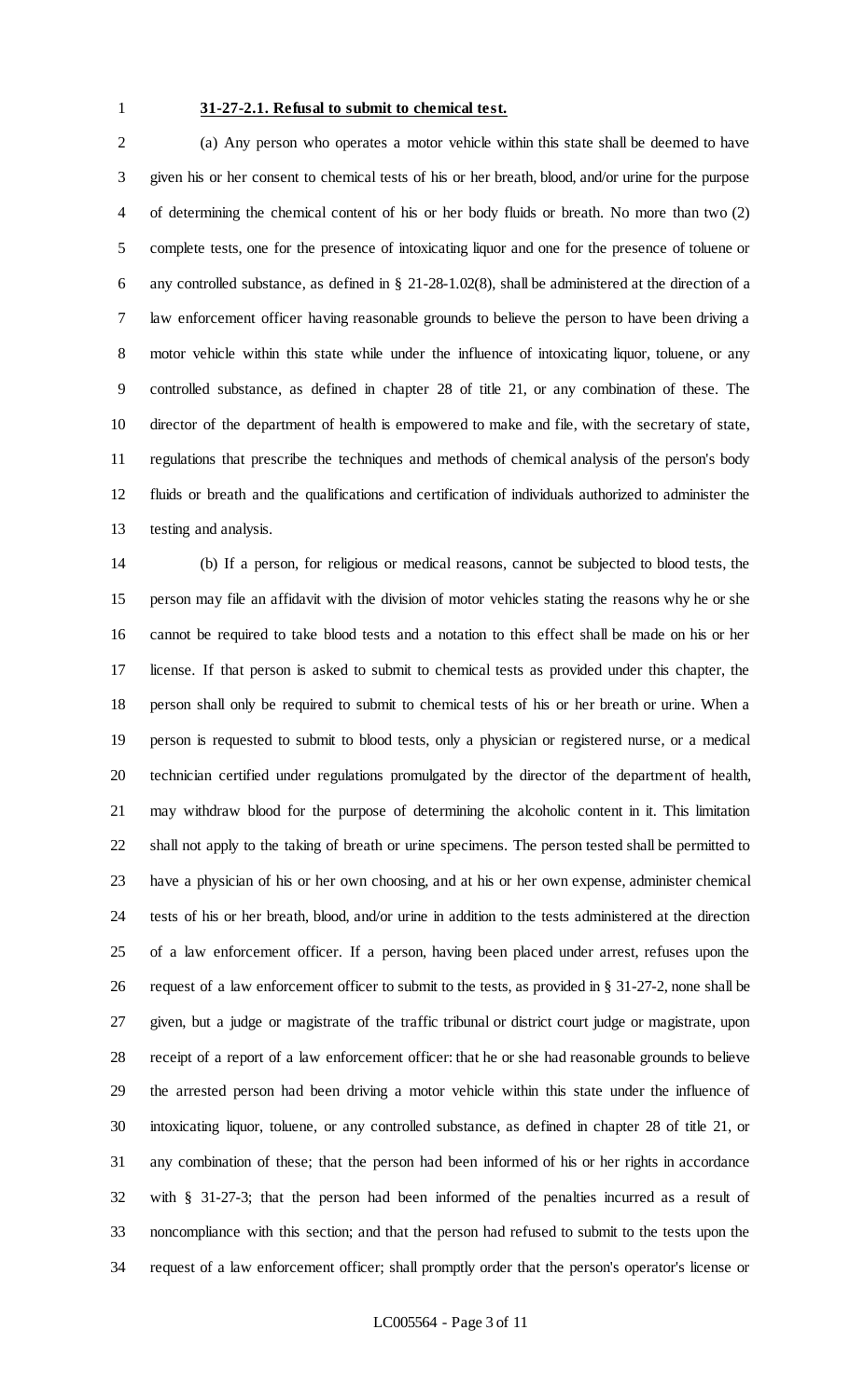privilege to operate a motor vehicle in this state be immediately suspended, however, said suspension shall be subject to the hardship provisions enumerated in § 31-27-2.8. Each person 3 who refuses the request of a law enforcement officer to submit to the tests, as provided in § 31-4 27-2.1 shall have the vehicle driven by the operator impounded for a period of twelve (12) hours after the operator's refusal, with the costs for the towing, storage and maintenance of the vehicle to be borne by the operator. A traffic tribunal judge or magistrate, or a district court judge or magistrate, pursuant to the terms of subsection (c), shall order as follows:

 (1) Impose, for the first violation, a fine in the amount of two hundred dollars (\$200) to five hundred dollars (\$500) and shall order the person to perform ten (10) to sixty (60) hours of public community restitution. The person's driving license in this state shall be suspended for a period of six (6) months to one year. The traffic tribunal judge or magistrate shall require attendance at a special course on driving while intoxicated or under the influence of a controlled substance and/or alcohol or drug treatment for the individual. The traffic tribunal judge or magistrate may prohibit that person from operating a motor vehicle that is not equipped with an ignition interlock system as provided in § 31-27-2.8.

 (2) Every person convicted for a second violation within a five-year (5) period, except with respect to cases of refusal to submit to a blood test, shall be guilty of a misdemeanor; shall be imprisoned for not more than six (6) months; and shall pay a fine in the amount of six hundred dollars (\$600) to one thousand dollars (\$1,000), order the person to perform sixty (60) to one hundred (100) hours of public community restitution; and the person's driving license in this state shall be suspended for a period of one year to two (2) years. The judge or magistrate shall require alcohol and/or drug treatment for the individual. The sentencing judge or magistrate shall prohibit that person from operating a motor vehicle that is not equipped with an ignition interlock system as provided in § 31-27-2.8.

 (3) Every person convicted for a third or subsequent violation within a five-year (5) period, except with respect to cases of refusal to submit to a blood test, shall be guilty of a misdemeanor; and shall be imprisoned for not more than one year; fined eight hundred dollars (\$800) to one thousand dollars (\$1,000); shall perform not less than one hundred (100) hours of public community restitution; and the person's operator's license in this state shall be suspended for a period of two (2) years to five (5) years. The sentencing judge or magistrate shall prohibit that person from operating a motor vehicle that is not equipped with an ignition interlock system as provided in § 31-27-2.8. The judge or magistrate shall require alcohol or drug treatment for the individual. Provided, that prior to the reinstatement of a license to a person charged with a third or subsequent violation within a three-year (3) period, a hearing shall be held before a judge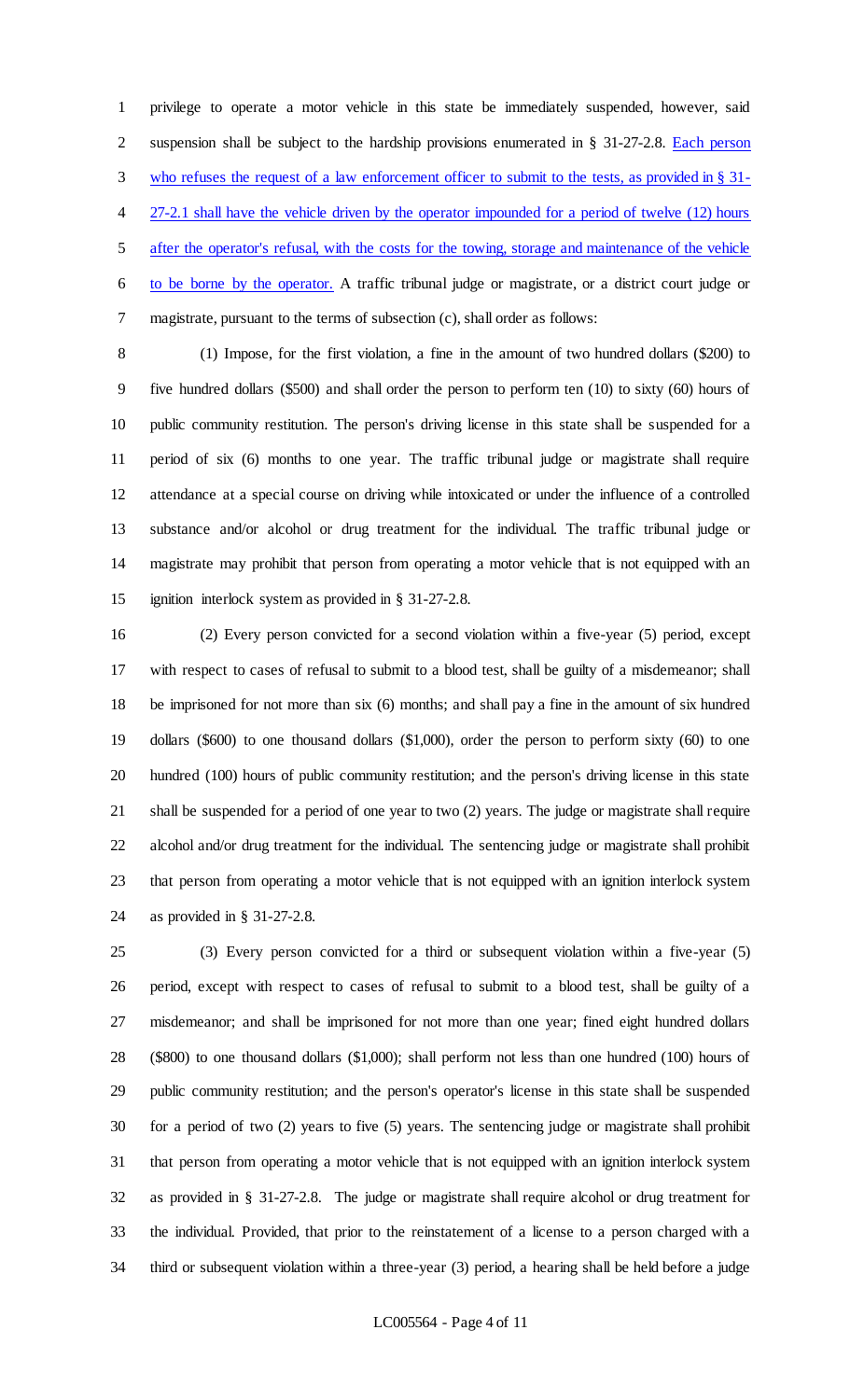or magistrate. At the hearing, the judge or magistrate shall review the person's driving record, his or her employment history, family background, and any other pertinent factors that would indicate that the person has demonstrated behavior that warrants the reinstatement of his or her license.

 (4) For a second violation within a five-year (5) period with respect to a case of a refusal to submit to a blood test, a fine in the amount of six hundred dollars (\$600) to one thousand dollars (\$1,000); the person shall perform sixty (60) to one hundred (100) hours of public community restitution; and the person's driving license in this state shall be suspended for a period of two (2) years. The judicial officer shall require alcohol and/or drug treatment for the individual. The sentencing judicial officer shall prohibit that person from operating a motor vehicle that is not equipped with an ignition interlock system as provided in § 31-27-2.8. Such a violation with respect to refusal to submit to a chemical blood test shall be a civil offense.

 (5) For a third or subsequent violation within a five-year (5) period with respect to a case of a refusal to submit to a blood test, a fine in the amount of eight hundred dollars (\$800) to one thousand dollars (\$1,000); the person shall perform not less than one hundred (100) hours of public community restitution; and the person's driving license in this state shall be suspended for a period of two (2) to five (5) years. The sentencing judicial officer shall prohibit that person from operating a motor vehicle that is not equipped with an ignition interlock system as provided in § 31-27-2.8. The judicial officer shall require alcohol and/or drug treatment for the individual. Such a violation with respect to refusal to submit to a chemical test of blood shall be a civil offense. Provided, that prior to the reinstatement of a license to a person charged with a third or subsequent violation within a three-year (3) period, a hearing shall be held before a judicial officer. At the hearing, the judicial officer shall review the person's driving record, his or her employment history, family background, and any other pertinent factors that would indicate that the person has demonstrated behavior that warrants the reinstatement of their license.

 (6) For purposes of determining the period of license suspension, a prior violation shall constitute any charge brought and sustained under the provisions of this section or § 31-27-2.

 (7) In addition to any other fines, a highway safety assessment of five hundred dollars (\$500) shall be paid by any person found in violation of this section, the assessment to be deposited into the general fund. The assessment provided for by this subsection shall be collected from a violator before any other fines authorized by this section.

 (8) In addition to any other fines and highway safety assessments, a two hundred dollar (\$200) assessment shall be paid by any person found in violation of this section to support the department of health's chemical testing programs outlined in § 31-27-2(4), that shall be deposited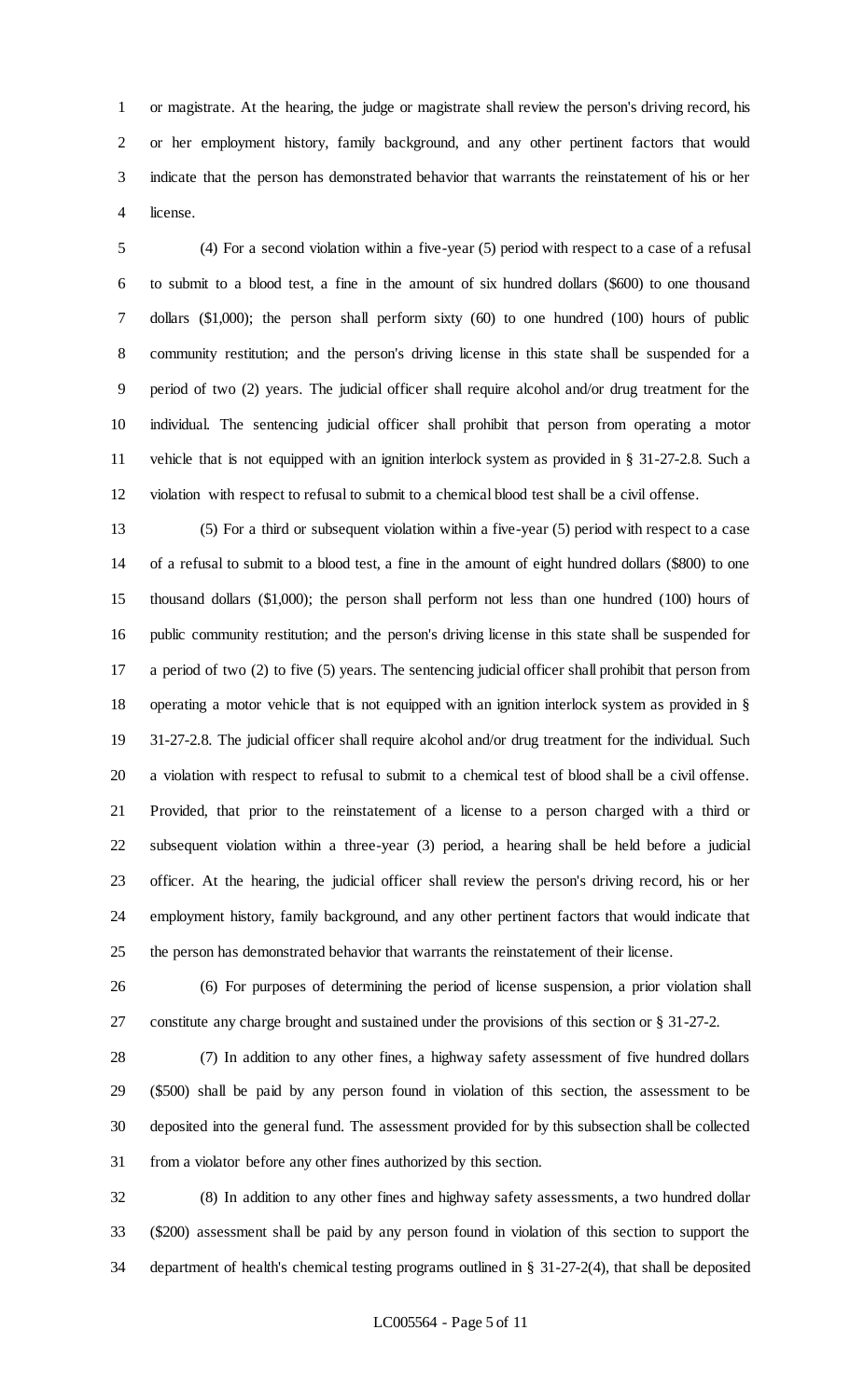as general revenues, not restricted receipts.

 (9) No fines, suspensions, assessments, alcohol or drug treatment programs, course on driving while intoxicated or under the influence of a controlled substance, or public community restitution provided for under this section can be suspended.

 (c) Upon suspending or refusing to issue a license or permit as provided in subsection (a), the traffic tribunal or district court shall immediately notify the person involved in writing, and upon his or her request, within fifteen (15) days, shall afford the person an opportunity for a hearing as early as practical upon receipt of a request in writing. Upon a hearing, the judge may administer oaths and may issue subpoenas for the attendance of witnesses and the production of relevant books and papers. If the judge finds after the hearing that:

 (1) The law enforcement officer making the sworn report had reasonable grounds to believe that the arrested person had been driving a motor vehicle within this state while under the influence of intoxicating liquor, toluene, or any controlled substance, as defined in chapter 28 of 14 title 21, or any combination of these;

 (2) The person, while under arrest, refused to submit to the tests upon the request of a law enforcement officer;

(3) The person had been informed of his or her rights in accordance with § 31-27-3; and

 (4) The person had been informed of the penalties incurred as a result of noncompliance with this section, the judge shall sustain the violation. The judge shall then impose the penalties set forth in subsection (b). Action by the judge must be taken within seven (7) days after the hearing or it shall be presumed that the judge has refused to issue his or her order of suspension.

 (d) For the purposes of this section, any test of a sample of blood, breath, or urine for the presence of alcohol that relies, in whole or in part, upon the principle of infrared light absorption is considered a chemical test.

 (e) If any provision of this section, or the application of any provision, shall, for any reason, be judged invalid, the judgment shall not affect, impair, or invalidate the remainder of the section, but shall be confined in this effect to the provisions or application directly involved in the controversy giving rise to the judgment.

 SECTION 3. Sections 39-12.1-2, 39-12.1-12 and 39-12.1-15 of the General Laws in Chapter 39-12.1 entitled "The Towing Storage Act" are hereby amended to read as follows:

**39-12.1-2. Definitions.**

 As used in this chapter, the following words shall have the meaning as set forth in this section.

(1) "Abandoned vehicle" means (i) a vehicle that is inoperable and over eight (8) years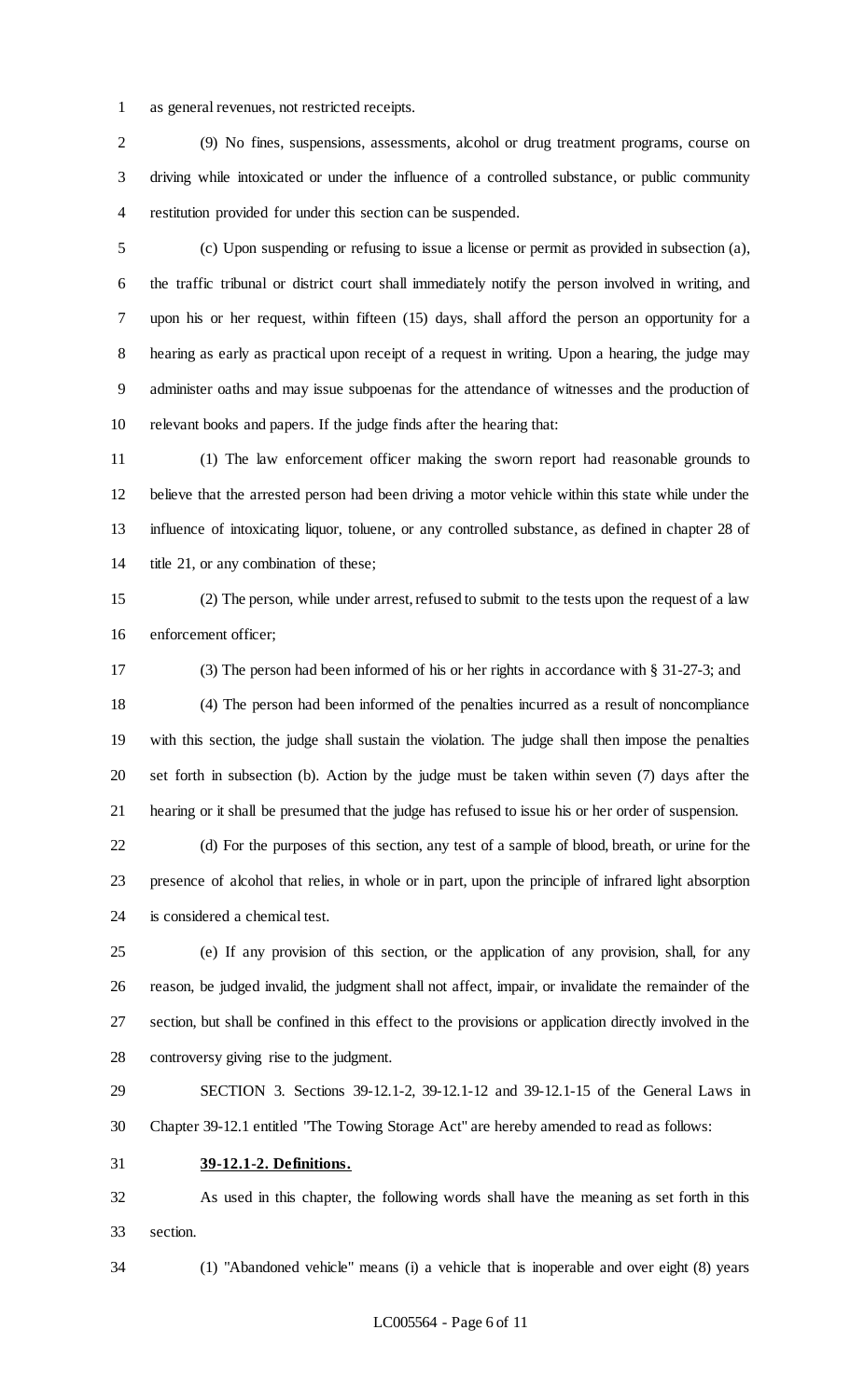old and is left unattended on public property for more than forty-eight (48) hours, or (ii) a vehicle 2 that has remained illegally on public property for a period of more than three (3) days, or (iii) a vehicle that has remained on private property without the consent of the owner or person in control of the property for more than three (3) days.

 (2) "Abandoned vehicle of no value" means (i) a motor vehicle that is inoperable and over ten (10) years old and is left unattended on public property for more than forty-eight (48) hours, or (ii) a vehicle that has remained illegally on public property for a period of more than 8 three (3) days, or (iii) a vehicle that has remained on private property without the consent of the owner or person in control of the property for more than three (3) days, and meets the following criteria:

(A) The vehicle has no evidence of current registration in or upon the vehicle; and

(B) The vehicle has a fair market value of five hundred dollars (\$500) or less; and

(C) The vehicle does not have a valid inspection sticker.

(3) "After hours release of a vehicle" means the release or return of an operable motor

vehicle by a tow vehicle operator to the vehicle owner, the owner's agent or an authorized

operator.

 $\left(\frac{3}{4}\right)$  "Certificated tower" means a carrier possessing a certificate of public convenience and necessity issued by the public utilities administrator for the purpose of transporting vehicles by tow-away method.

(5) "Collision debris" means broken or damaged vehicle parts that are separated or

21 removed from the vehicle to include, but not limited to: shattered glass, body panels, bumpers,

wheels or drive train. Collision debris shall not include any cargo or fluids to include, but not

limited to: engine oil, gasoline, transmission oil, antifreeze or battery acid.

24 (6) "Complicated recovery" means the recovery of a vehicle that:

- (i) Requires the use of multiple tow vehicles to recover the vehicle from a hazard
- situation;
- 27 (ii) Requires the unloading of cargo or a load prior to towing;
- (iii) Requires the removal of substantial collision debris prior to or related to the towing;
- (iv) Involves water recovery of a vehicle submerged in excess of twelve inches (12") of
- water;
- (v) Involves the loading, reloading or removal of cargo, vehicle load, trailer, livestock or
- camper; or
- (vi) Involves conditions or circumstances extraordinary in nature.
- $\frac{(4)(7)}{2}$  "Legal owner" means the person who has obtained ownership of a vehicle by any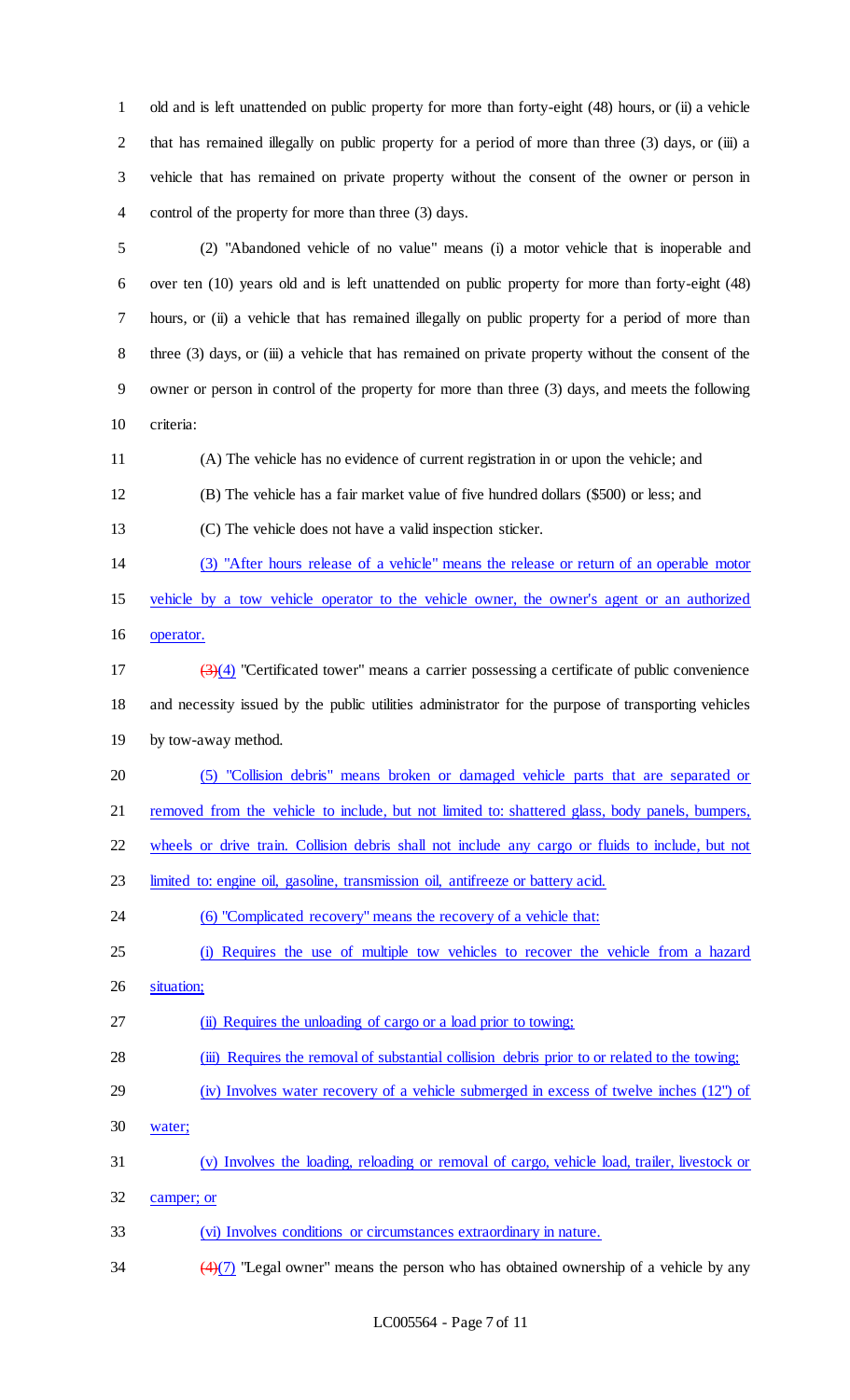legal means but has not caused the vehicle to be registered with the division of motor vehicles.

2  $(5)(8)$  "Police department" means the police department of a city or town or the Rhode Island state department police.

 $\left(6\right)(9)$  "Possessory lien" means the right to retain possession of a vehicle and motor vehicle registration plates against all claims of the owner and/or security lien or until all charges are paid for recovery, towing, storage in accordance with the certificated tower's tariff.

- $7 \left( \frac{7}{10} \right)$  "Private trespass" means the unattended presence of a vehicle on private property without the consent of the owner or person in control thereof.
- (11) "Recovery" means the moving, lifting or righting of a vehicle from a position of
- hazard or from a position or location from which the vehicle is incapable of being operated under
- 11 the vehicle's own power.
- 12  $(8)(12)$  "Registered owner" means the person recorded in the division of motor vehicles as being the one to whom the registration of the vehicle was issued.
- (13) "Secure storage" means vehicle storage that is either indoors or an area that is lighted 15 and enclosed by a fence, wall or barrier that is at least six feet (6') high.
- (14) "Seizure" means any vehicle removed from a public roadway pursuant to a lawful
- police order to a police department impound lot for investigation.
- (15) "Simple water recovery" means the recovery of a vehicle which is partially
- 19 submerged in twelve inches (12") of water or less and the water impedes the recovery effort.
- 20  $\left(\frac{9}{16}\right)$  "Tow truck" means any motor vehicle designed and/or ordinarily used for the purpose of towing or removing vehicles or assisting disabled motor vehicles.
- $\left(\frac{10}{17}\right)$  "Unattended vehicle" means any vehicle other than an "abandoned vehicle" or "abandoned vehicle of no value" as which meets the following criteria:
- (i) Left unoccupied in a place or for a time period prohibited by law or municipal ordinance or so as to cause traffic congestion or hazard; or
- (ii) From which the operator or owner thereof has been removed by any member of a police department in the performance of his or her official duties; or
- (iii) Left on public or private property without the consent of the owner or person in control thereof, or one having the exclusive right to the use thereof.
- 30  $\left(\frac{11}{18}\right)$  "Vehicle" means any motor vehicle as defined in § 39-12-2(m).
- 31  $\left(\frac{(12)}{(19)}\right)$  "Vehicle survey report" means a report printed in the form provided in § 31-42- $32 \t1(f).$
- **39-12.1-12. Private trespass towing.**
- (a) The owner or person in control of any parcel of property may cause to be removed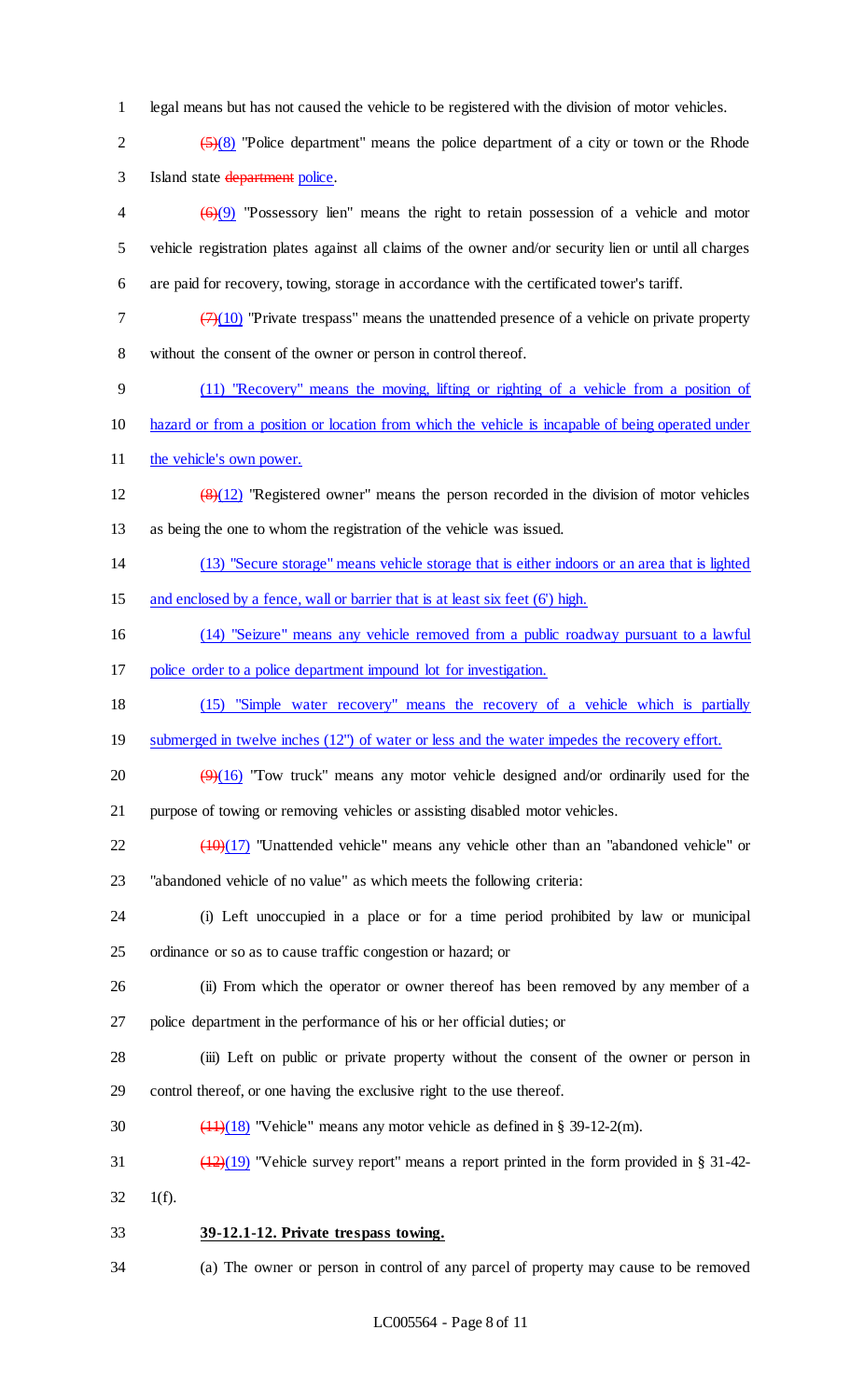from the property vehicles which are trespassing upon the property without the consent of the owner or person in control of the property by retaining, in writing, a certificated tower to remove the trespassing vehicle and relocate the vehicle to its private impoundment lot; and this procedure may be undertaken and accomplished without the need to resort to the judicial process; provided, however, that the impoundment lot shall be within ten (10) miles of the point of removal; and provided further that the lot shall be open for business to release the vehicle the same hours it is open to receive the vehicle; and provided further that there shall be posted on the outside of the office of the lot the business hours.

 (b) All charges for towing, in accordance with the published tariff and storage shall be borne by the last registered and/or legal owner of the vehicle for which charges the certificated tower shall have a possessory lien as set forth elsewhere in this chapter; provided, however, that should the last registered and/or legal owner prove through judicial process that the vehicle was not in fact trespassing on the property of the owner or person in control, the charges shall be borne by the owner or person in control of the property who ordered the towing, removal, relocation and storage. The last registered and/or legal owner shall, however, as a prerequisite to procedure to recover the charges from the owner or person in control of the property, pay in full all charges assessed due the certificated tower in accordance with its published tariff.

 (c) A certificated tower shall remove vehicles from private property at the direction of the owner or person in control thereof only upon receiving the direction in writing, which writing and notice shall be kept in the records of the certificated tower and which writing shall be a complete 21 defense to any civil and criminal charges resulting from removal of the vehicle. A certificated tower shall receive a separate writing for each vehicle towed, and the vehicle to be towed shall be specifically identified in the writing. An electronic notification may satisfy the writing provisions 24 of this section.

#### **39-12.1-15. Enforcement and administration of chapter.**

 The public utilities administrator shall supervise, regulate, and enforce the provisions of this chapter. The administrator shall have the power to promulgate rules and regulations to include, but not limited to: recovery of vehicles; simple water recovery and complicated recovery of vehicles; removal of collision debris; after hours release of a vehicle; and secure storage of vehicles. SECTION 4. Chapter 39-12.1 of the General Laws entitled "The Towing Storage Act" is

hereby amended by adding thereto the following section:

**39-12.1-12.1. Seizure of vehicle by police.** 

(a) Any vehicle removed from a public roadway pursuant to a lawful order issued by a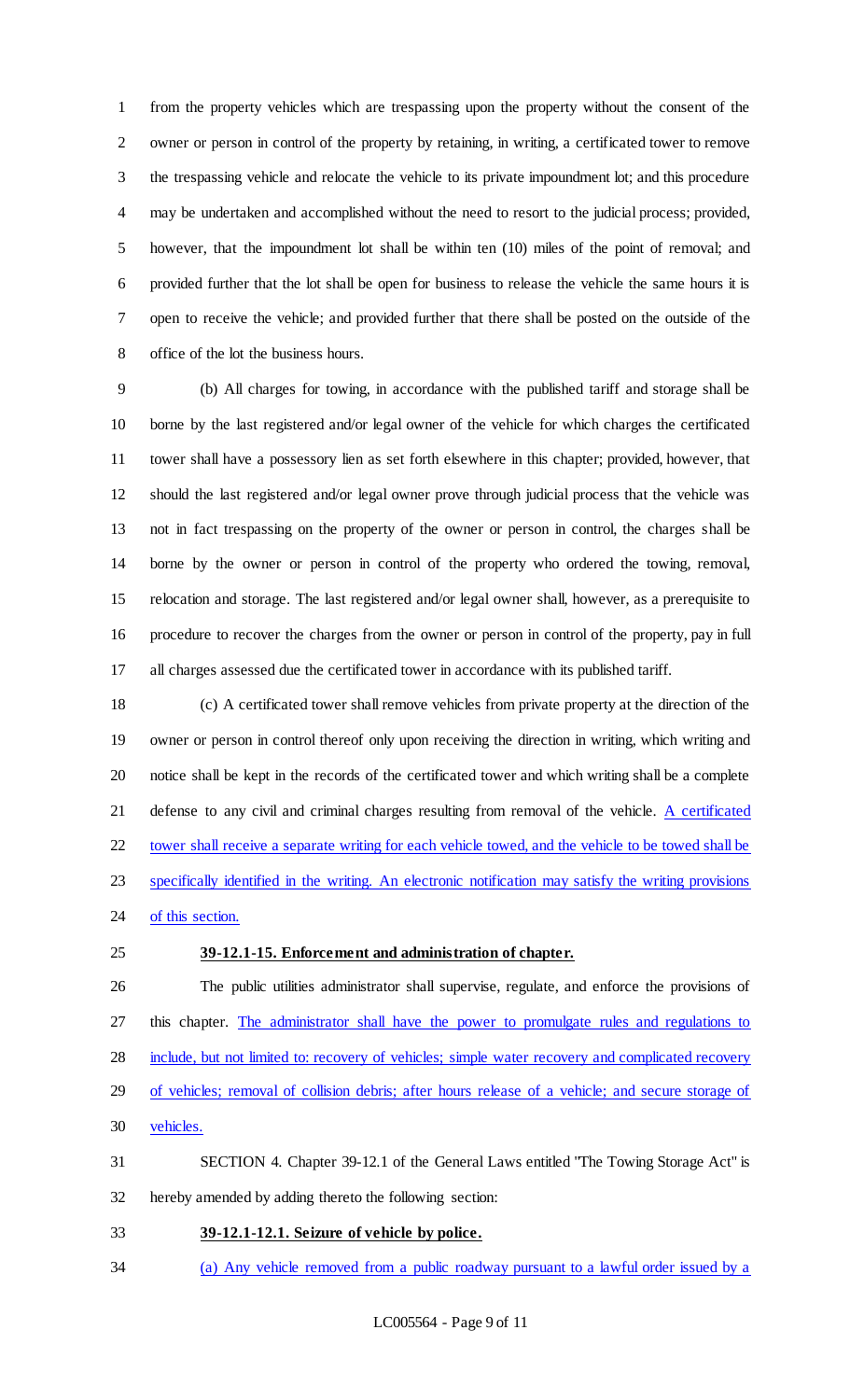| $\mathbf{1}$   | police officer for investigation and transported to the police station for processing shall not be    |
|----------------|-------------------------------------------------------------------------------------------------------|
| $\mathbf{2}$   | released to the registered owner, lessor and/or a rental car company by the police until the cost of  |
| $\mathfrak{Z}$ | the removal has been paid either to the police department or the tow truck operator.                  |
| $\overline{4}$ | (b)(1) Any unregistered motor vehicle removed from a public roadway pursuant to a                     |
| 5              | lawful order issued by a police officer and transported to the tow truck operator's storage facility  |
| 6              | shall not be released to the legal owner, lessor and/or a rental car company by the tow truck         |
| $\tau$         | operator until the cost of the removal and storage have been paid and proof of a valid registration   |
| 8              | is presented.                                                                                         |
| 9              | (2) In the event the legal owner, lessor and/or a rental car company fails to present a valid         |
| 10             | certificate of registration, the vehicle may be towed out of the storage facility to wherever the     |
| 11             | legal owner wishes upon payment of the original towing cost, storage fees and the additional          |
| 12             | towing costs for removal.                                                                             |
| 13             | (c) A tow truck operator with a certificate of public convenience and necessity issued                |
| 14             | pursuant to § 39-12-6 shall not be liable in any civil or criminal action for release or return of an |
| 15             | unregistered vehicle to the legal owner, an authorized agent of the owner, or lessor and/or a rental  |
| 16             | car company.                                                                                          |
|                |                                                                                                       |

17 SECTION 5. This act shall take effect upon passage.

#### ======== LC005564 ========